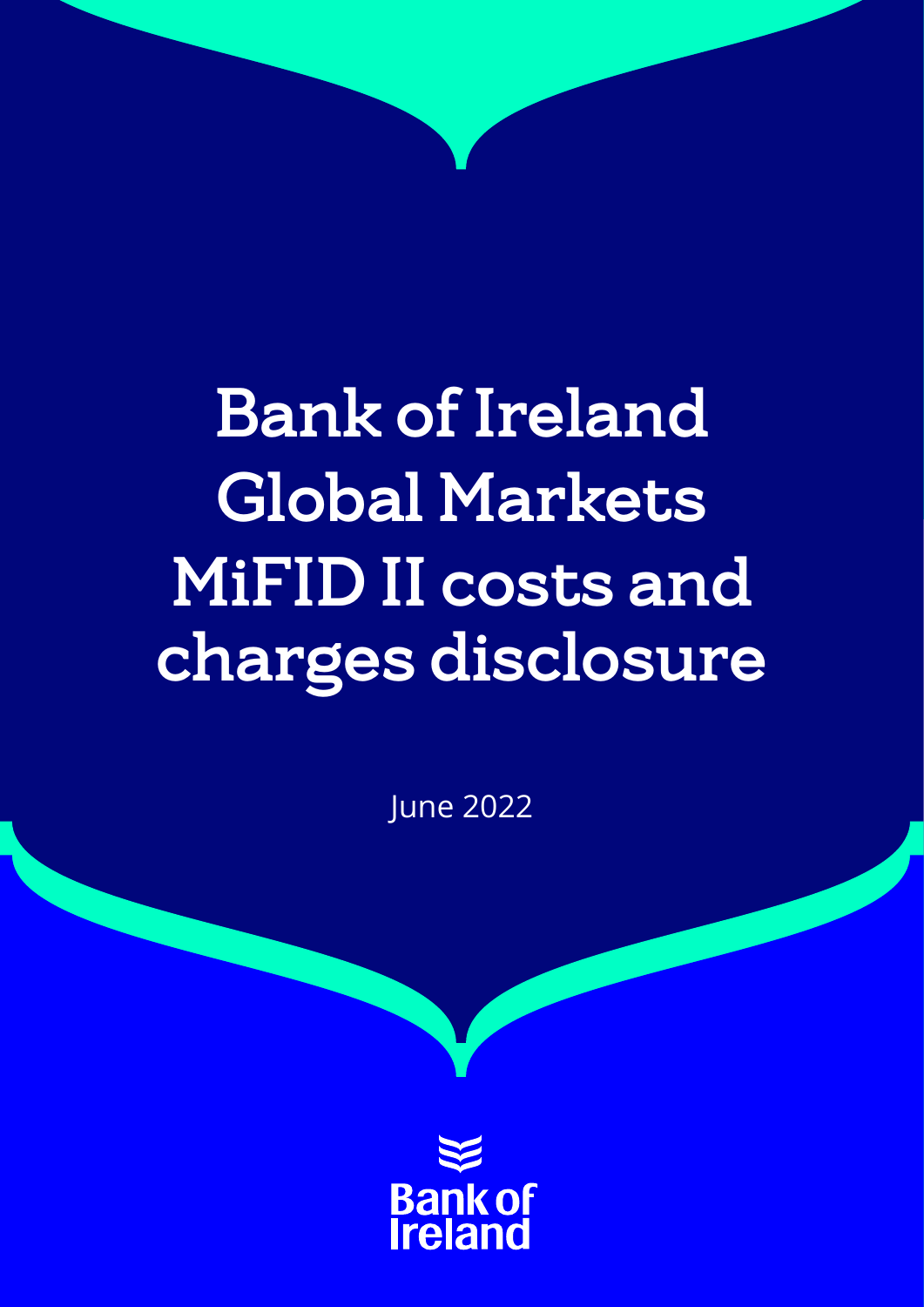This document relates solely to your dealings with The Governor and Company of the Bank of Ireland ("Bank of Ireland") acting through its business unit Global Markets and not to any of your dealings with other businesses of the Bank of Ireland Group.

We may amend this document as required by law or regulation. We will amend this document (if required) by uploading a new version of it on our website and such changes will take effect immediately.

Under the revised Markets in Financial Instruments Directive and Markets in Financial Instruments Regulation (known collectively as MiFID II), we are required to provide two types of costs and charges disclosures to MiFID Retail Clients:

- (1) **Ex-Ante (Pre-trade) disclosure** of aggregated expected costs for proposed investment services and products. The information contained in this document intends to satisfy this requirement and is available on our website **https://corporate.bankofireland.com/library/**
- (2) **Ex-Post (Post-trade) disclosure** of aggregated costs which have actually been incurred by you for investment services and products, which we will provide to you either post trade or at least annually on a personalised basis.

The MiFID II costs and charges obligations apply to services and activities and transactions in products that are "financial instruments" as set out in Annex I of MiFID II.

Further information on MiFID II - its requirements and the likely impact on you and our relationship with you can be found at **https://corporate.bankofireland.com/library/**

## **Disclosure**

This information contained in this disclosure document applies to the following financial instruments:

```
Forward Exchange Contracts (FECs or outrights forwards)/FX Swaps
Non Deliverable Forwards (NDFs)
FX Options
Interest Rate Swaps
Forward Rate Agreements (FRAs)
Cross Currency Swaps (CCS)
Interest Rate Options/Swaptions
Emissions
```
## Price formation

The price at which we transact in a particular instrument with you, is called the **"Final Instrument price."**

Formation of a Final Instrument Price in the Macro businesses (consists of Foreign Exchange, Rates and e-Trading of Macro products) generally takes the following approach:

- a basic instrument price is determined, which, for vanilla OTC financial instruments, is based on the mid-price of the relevant instrument;
- this basic instrument price is adjusted to take account of other factors including observable market prices, liquidity, executed transactions, volatility data, other market data, internal models and observable trade flows;
- internal hedging costs are applied to create an instrument price.
- Additional costs and charges, taking into account factors including credit and trade margin, related to the financial instrument are then applied on top of the instrument price to form the Final Instrument price.

We will provide MiFID Retail Clients with disclosure of costs and charges post trade based, where possible, on the mid price of the financial instrument. In some cases we may base the post trade disclosure on the actual price at which we have transacted in the external market.

The instruments covered by this disclosure are not currently subject to any government transaction charges or stamp duty. If they are imposed in the future, then the transaction cost will include such charges.

**The Macro business aims to deliver Best Execution in respect of the basic instrument price, as the factors reflected in the adjustment to form the final price constitute internal costs that are not in scope for Best Execution.**

**Our best execution policy is available on our website on our website https://corporate.bankofireland.com/library/**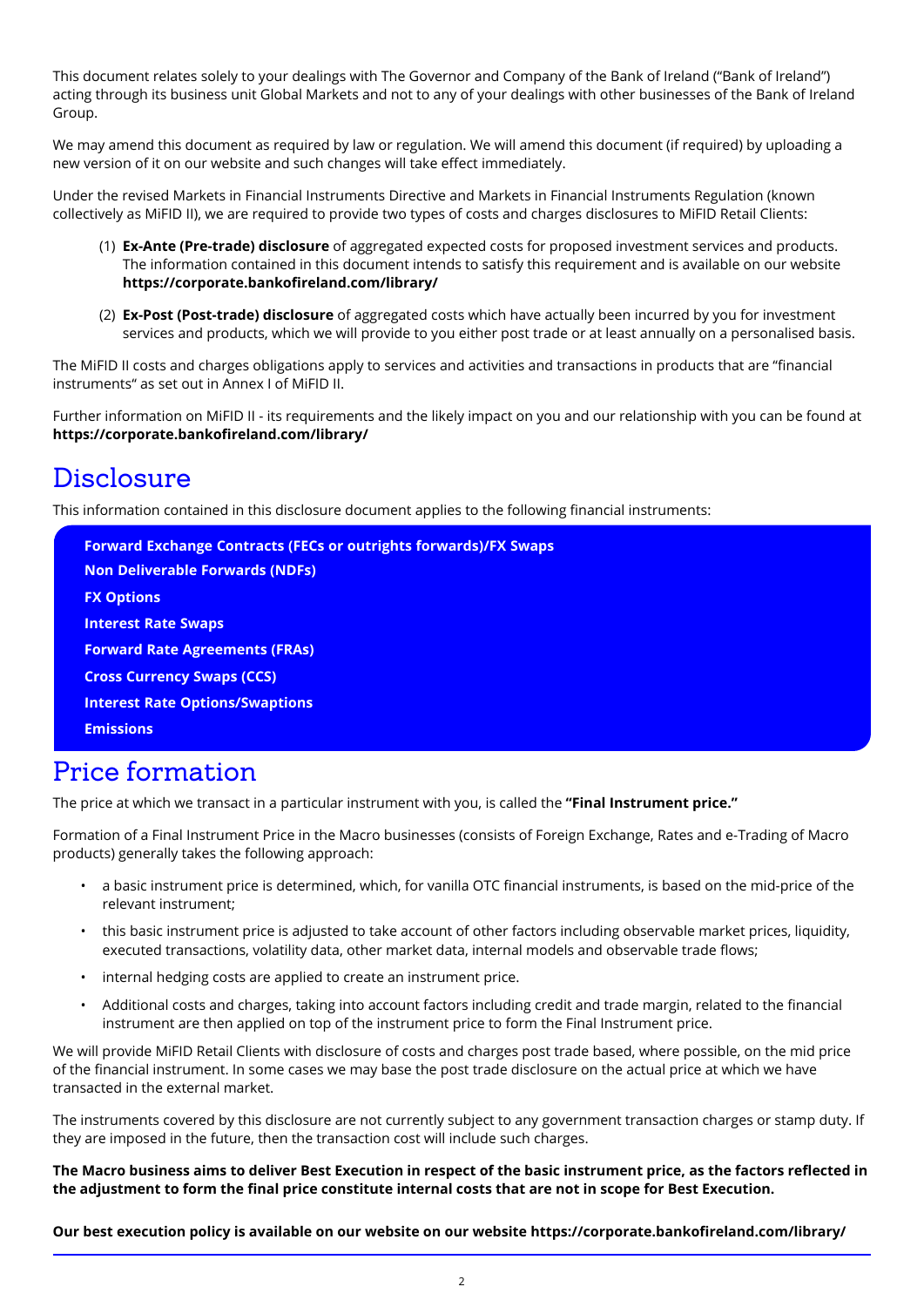## Ex-ante (Pre trade) cost and charges disclosure

### **Introduction**

An important element which needs to be taken into consideration when trading with Bank of Ireland is the costs of our services and the costs related to the financial instruments. MiFID II requires us to disclose an estimation of the costs MiFID Retail clients will incur in good time prior to servicing you (ex-ante disclosure).

#### **PLEASE NOTE:**

**The estimations (set out in the table below) are based on assumed minimum notional values and a range of markup percentages and will not reflect the exact notional, percentage mark-up or basis point spread for each of your transactions.**

**As a result, the actual amount of costs and charges applied to your transaction may deviate from the sample in the table and it is not practical to calculate these costs and charges without making estimates and assumptions. Consequently, they may not provide the basis for meaningful comparisons with costs and charges of other service providers and counterparties selling similar products.**

**For derivatives, generally the amounts in the 'total costs and charges' column shall be the difference between the basic instrument price and the final instrument price .**

**The table below informs you about the estimated range for transaction costs and charges, as a margin from midmarket on the financial instrument, when trading with us, for different tenors and product types (the estimated transaction costs). The estimation takes into account all costs and charges.** 

**The above mentioned elements determine the total price you as a client pay to Bank of Ireland to purchase a financial instrument. We advise you to carefully study the information below, prior to entering into a transaction.** 

## Considerations

While reading the table, please take the following into account:

- When you enter into a transaction, the final price of the instrument includes the costs and charges of the instrument. We do not charge these costs separately.
- The cost of the investment service as well as the cost of the financial instrument are related to the transaction. You will not be charged other costs, such as incidental or on-going costs.
- The transaction costs compensate for, amongst others, risks, costs and capital consumption considerations and may include sales margins. Actual transaction costs are determined by a number of factors including, but not limited to, transaction size, market environment, liquidity, clearing and settlement fees, broker/platform costs, market and counterparty risk and your past trading activity.
- The figures displayed are no guarantee of future transaction costs and may be subject to change. The figures presented are an estimation and do not take into account specific client situations or unusual conditions which may influence costs. The amount of transaction costs may vary according to the unique circumstances of a particular transaction. Additionally, pricing will be offered in accordance with our Best Execution Policy, where applicable.
- The majority of our financial instruments fulfil a hedging need. Therefore we do not provide an illustration showing the cumulative effect of costs on return.
- CSA: perfectly collateralised, zero threshold, cash only collateral, daily margining, two way CSA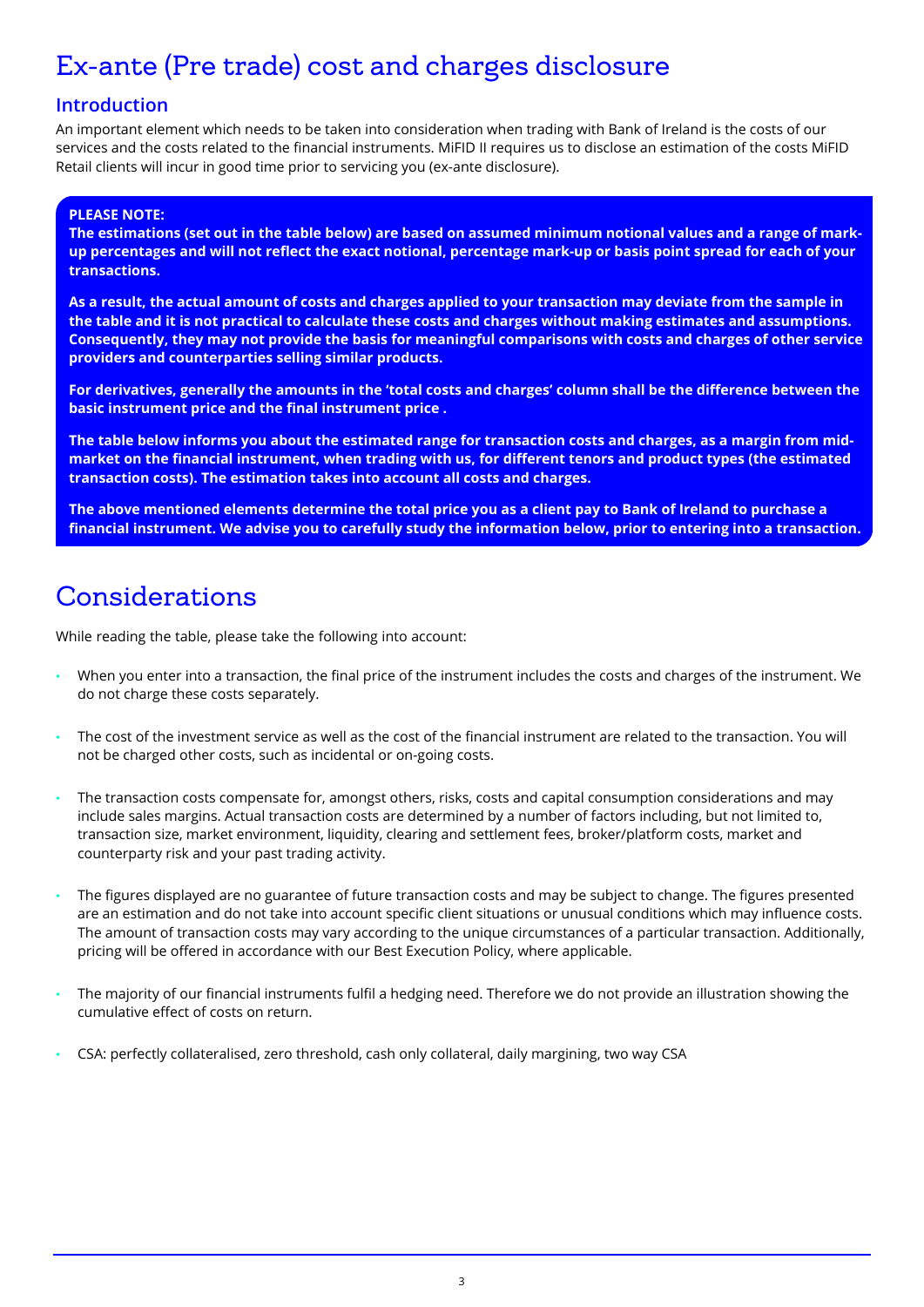## Indicative Costs and Charges by Product

#### **(EUR, USD AND GBP)**

|                                                                                                                                                                                                                                                                                                                                   | 0 - 5 YEARS                                 | <b>5 - 10 YEARS</b>                  | <b>10 - 20 YEARS</b>                 |
|-----------------------------------------------------------------------------------------------------------------------------------------------------------------------------------------------------------------------------------------------------------------------------------------------------------------------------------|---------------------------------------------|--------------------------------------|--------------------------------------|
| <b>Interest rate Swap</b>                                                                                                                                                                                                                                                                                                         | $0.02\% - 0.21\%$                           | $0.05\% - 0.25\%$                    | $0.10\% - 0.35\%$                    |
| <b>Cross Currency Swaps</b>                                                                                                                                                                                                                                                                                                       | $0.05\% - 0.25\%$                           | $0.10\% - 0.35\%$                    | $0.12\% - 0.45\%$                    |
|                                                                                                                                                                                                                                                                                                                                   | <1 YEAR                                     | <b>1 - 3 YEARS</b>                   | <b>3 - 5 YEARS</b>                   |
| <b>Forward Exchange Contracts</b><br>$<$ f1m<br>$\geq$ f1m                                                                                                                                                                                                                                                                        | $0.1\% - 0.5\%$<br>$0.05\% - 0.3\%$         | $0.25\% - 0.75\%$<br>$0.15% - 0.45%$ | $0.35\% - 0.85\%$<br>$0.25% - 0.65%$ |
| <b>Interest Rate Options</b><br>Premium as % Notional (NFC-)/ Retail<br>Premium as % Notional (FC/NFC+)<br>*Assumes minimum notional of €5,000,000                                                                                                                                                                                | $0.005\% - 0.30\%*$<br>$0.015\% - 0.50\%$ * |                                      |                                      |
|                                                                                                                                                                                                                                                                                                                                   | 0 - 5 YEARS                                 |                                      |                                      |
| <b>FX Options*</b><br>Premium as % Notional (NFC)<br>Premium as % Notional (FC/NFC+)<br>* Assumes margin applies on full structure for structured options<br>**Assumes minimum notional of €1,000,0000<br>Costs and charges reflect total costs to counterparty from market mid price, and are expressed as % of Notional Amount. | $0.1\% - 1.00\%$ **<br>$1.10\% - 2.00\%$ ** |                                      |                                      |

Costs and charges reflect total costs to counterparty from market mid price, and are expressed as % of Notional Amount, basis points or as a cash amount.

Serves as a guide, factors such as Credit, Strike rate, Liquidity, Volatility, Security, CSA will contribute to final charge.

#### **IRS Example**

Counterparty seeks a quote on a €50million EUR IRS to pay Fixed for 3years

3year Mid market swap rate is 0.25%

Bank of Ireland apply 0.10% charge to this rate (Encompassing all Execution and Credit charges)

Counterparty pays 0.35% fixed on Notional amount

Costs and charges equates to €50,000 per annum

#### **IR Option**

Counterparty seeks a quote on a €50million 3year IR Cap with 0.50%Cap Strike Mid Market Cap Premium is 0.07% (€35,000 upfront) Bank of Ireland apply 0.02% charge to this rate (Encompassing all Execution and Credit charges) Counterparty pays 0.09% Premium on Notional amount (€45,000) Costs and charges equates to €10,000

#### **FX Option**

Counterparty seeks a quote on a €1million 1 year vanilla AMTF Strike Mid Market Cap Premium is 3.40% (€34,000 upfront) Bank of Ireland apply 0.50% charge to this rate (Encompassing all Execution and Credit charges) Counterparty pays 3.90% Premium on Notional amount (€39,000)

Costs and charges equates to €5,000

#### **Forward Exchange Contract**

Counterparty seeks a quote to Sell GBP £1 million and Purchase EUR equivalent, for Forward value 6 months. Market rate is 0.9150 (0.9090 Spot Rate + 0.0060 Forward Points) Bank of Ireland apply a 13 basis point (0.0013) charge to this rate (encompassing all Execution and Credit charges)

Counterparty rate 0.9163

Costs and charges equates to €1,550.55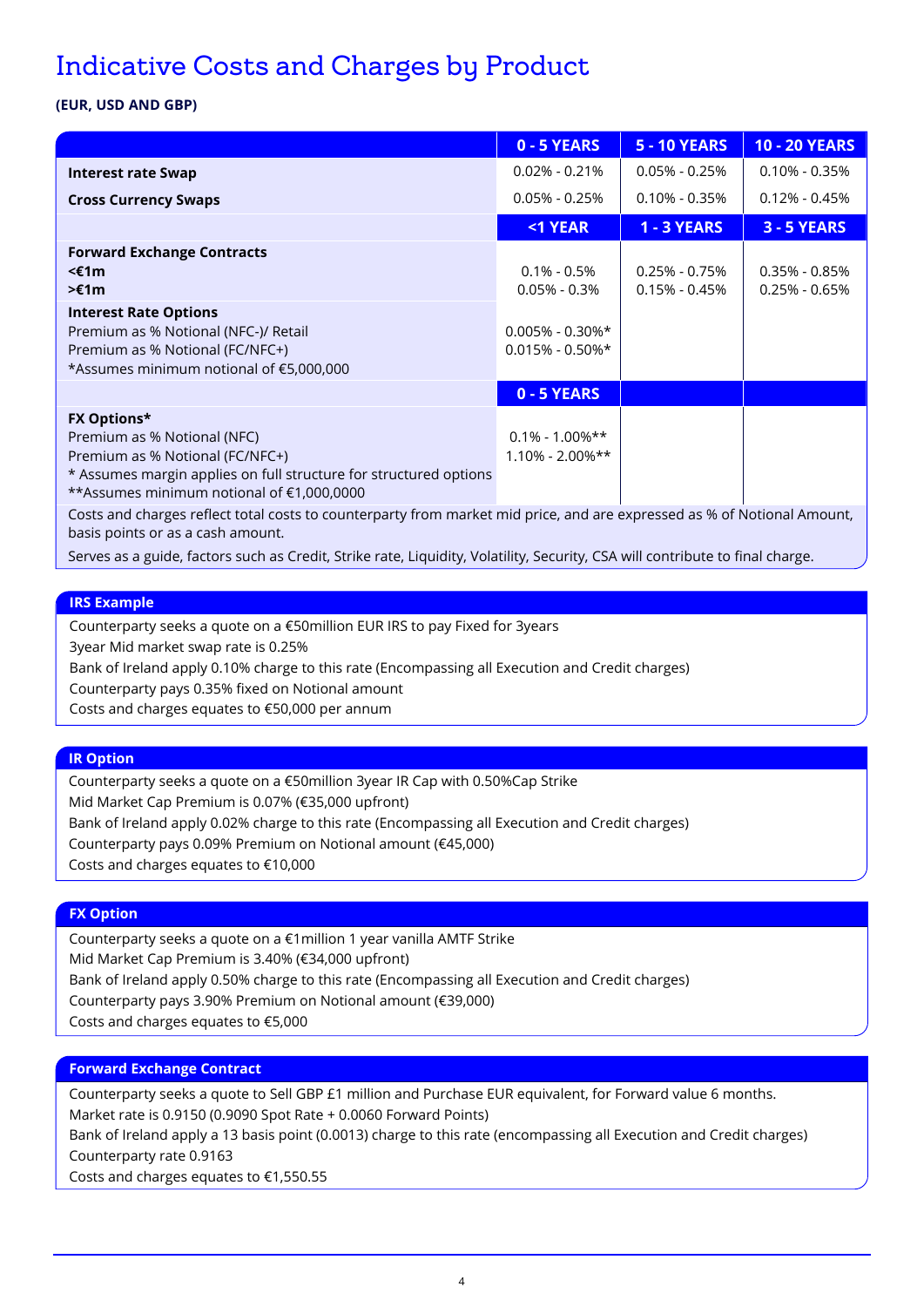| EMISS.<br>ws              |              |
|---------------------------|--------------|
| Premium as % of Notional* | .00%<br>.00% |

\*Notional is the number of allowances multiplied by the price per allowance

| <b>Spot Emissions Example</b>                                                                  |
|------------------------------------------------------------------------------------------------|
| Counterparty seeks a quote to buy 10,000 EUA allowances in the spot market                     |
| The mid market rate is $£25.00$ per allowance                                                  |
| Bank of Ireland apply a 1% charge to this rate (encompassing all Execution and Credit Charges) |
| Counterparty pays €25.25 per allowance                                                         |
| Cost and Charges equate to €2,500                                                              |

## **Termination**

If a MiFID II investment transaction is terminated, amended, restructured or partially unwound, Bank of Ireland may charge additional margin to provide this service. Such margin will be paid in the form of a spread on the instrument or included in the closeout amount on a terminated transaction.